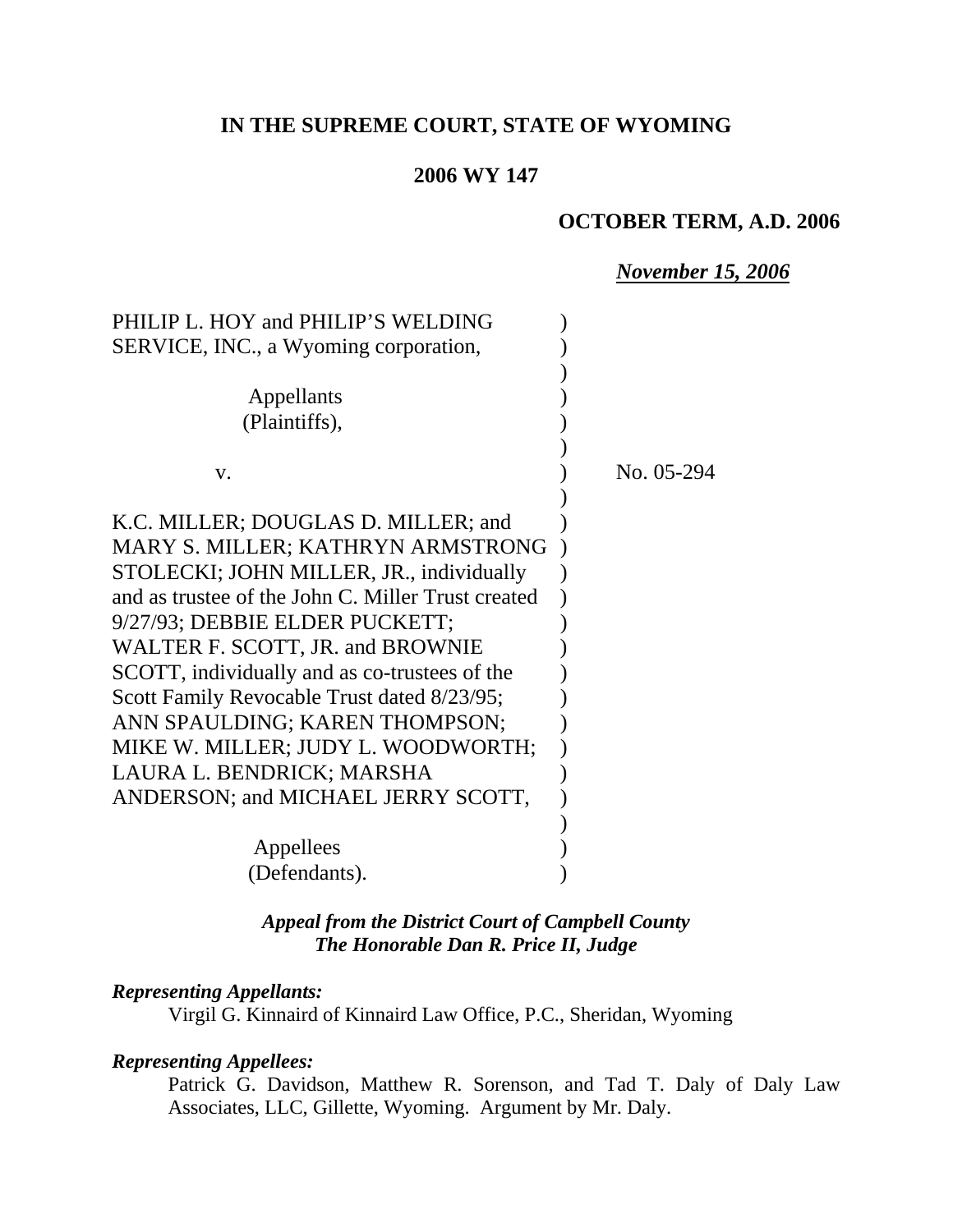*Before VOIGT, C.J., and GOLDEN, HILL,\* KITE, BURKE, JJ.*

\* Chief Justice at time of oral argument

**NOTICE: This opinion is subject to formal revision before publication in Pacific Reporter Third. Readers are requested to notify the Clerk of the Supreme Court, Supreme Court Building, Cheyenne, Wyoming 82002, of any typographical or other formal errors so that correction may be made before final publication in the permanent volume.**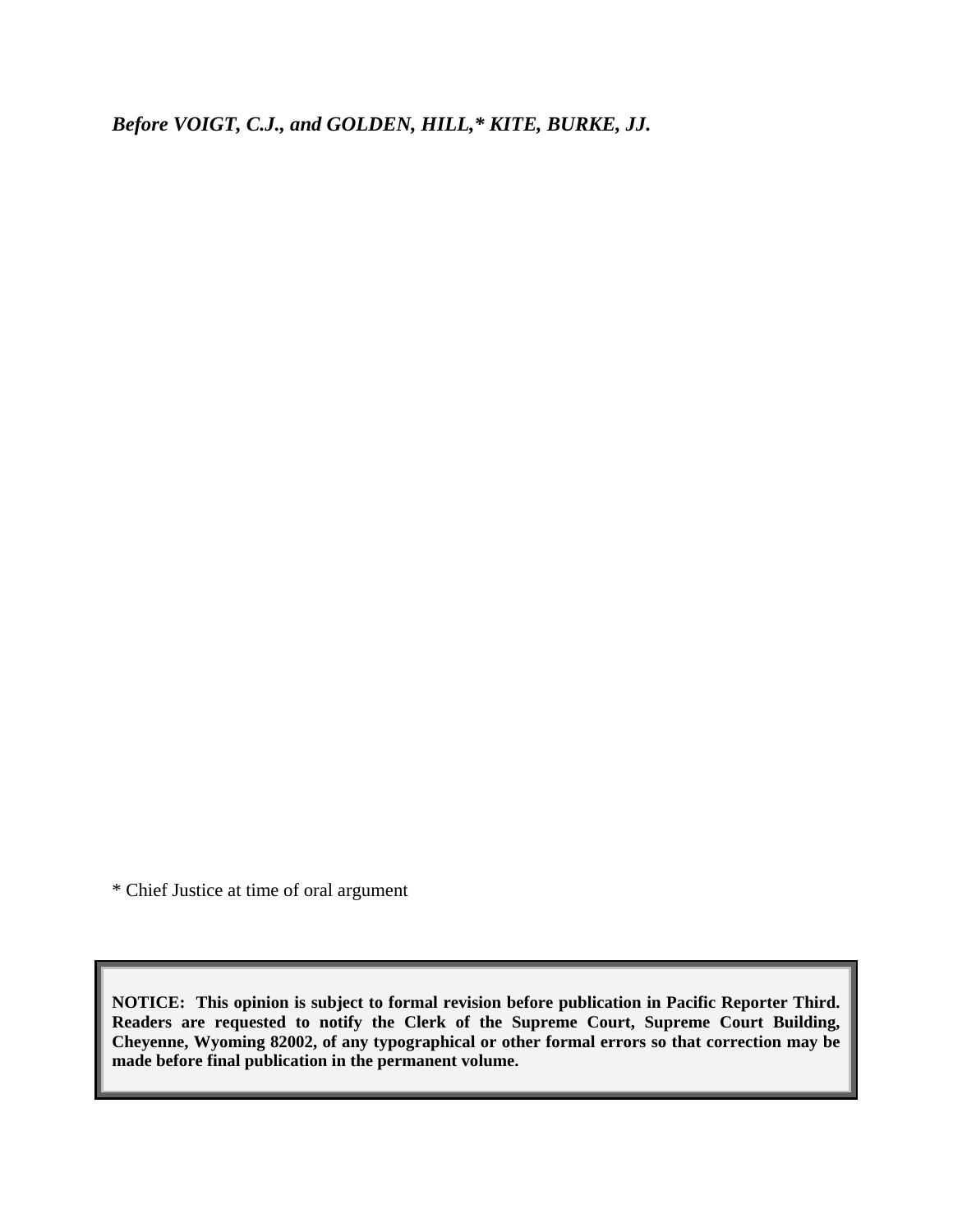## **GOLDEN**, Justice.

[¶1] Appellees, K.C. Miller, et al. (hereinafter referred to collectively as "Miller"), own and operate a stock reservoir located south and east of real property owned by Philip Hoy and Philip's Welding Services, Inc. (hereinafter referred to collectively as "Hoy"). Hoy sued Miller, claiming that water seeping out of Miller's reservoir had damaged his property. At trial, Hoy alleged that Miller was absolutely liable for any damages caused by seepage from the reservoir. After a bench trial, the district court held that the theory of absolute liability does not apply to the instant facts. Applying a regular negligence standard, the district court held that there was insufficient evidence to support a claim of negligence against Miller and dismissed Hoy's complaint. We affirm.

### **ISSUES**

[¶2] Hoy presents two arguments on appeal:

A. The District Court erred in its application of a negligence standard in finding that there was no breach of duty or, stated in the alternative, failing to find that [Miller] ha[s] produced no evidence of the exceptions to absolute liability.

B. The District Court erred in finding no proximate cause.

## **FACTS**

[¶3] The properties in question are located north of Gillette. Miller's property contains a stock reservoir, which has been there for more than 45 years. The reservoir is an onchannel reservoir filled by Little Rawhide Creek. Little Rawhide creek flows generally south to north, through Miller's property and then through Hoy's property. Hoy's property is down gradient from the reservoir.

[¶4] Little Rawhide Creek is a seasonal creek, usually drying up in the summer or fall. Miller's stock reservoir also historically dried up on occasion during the summer. In 2001, Miller had the reservoir reworked, primarily desilted, to improve its capacity to hold water. After the reservoir was reworked, the reservoir held water better and no longer dried up, even when Little Rawhide Creek dried up.

[¶5] It is agreed that the actual dam for the reservoir does not leak. Rather, Hoy alleges that water seeps through the bottom of the reservoir and runs down to his property, thereby creating a high groundwater problem for him. Hoy alleges that the raised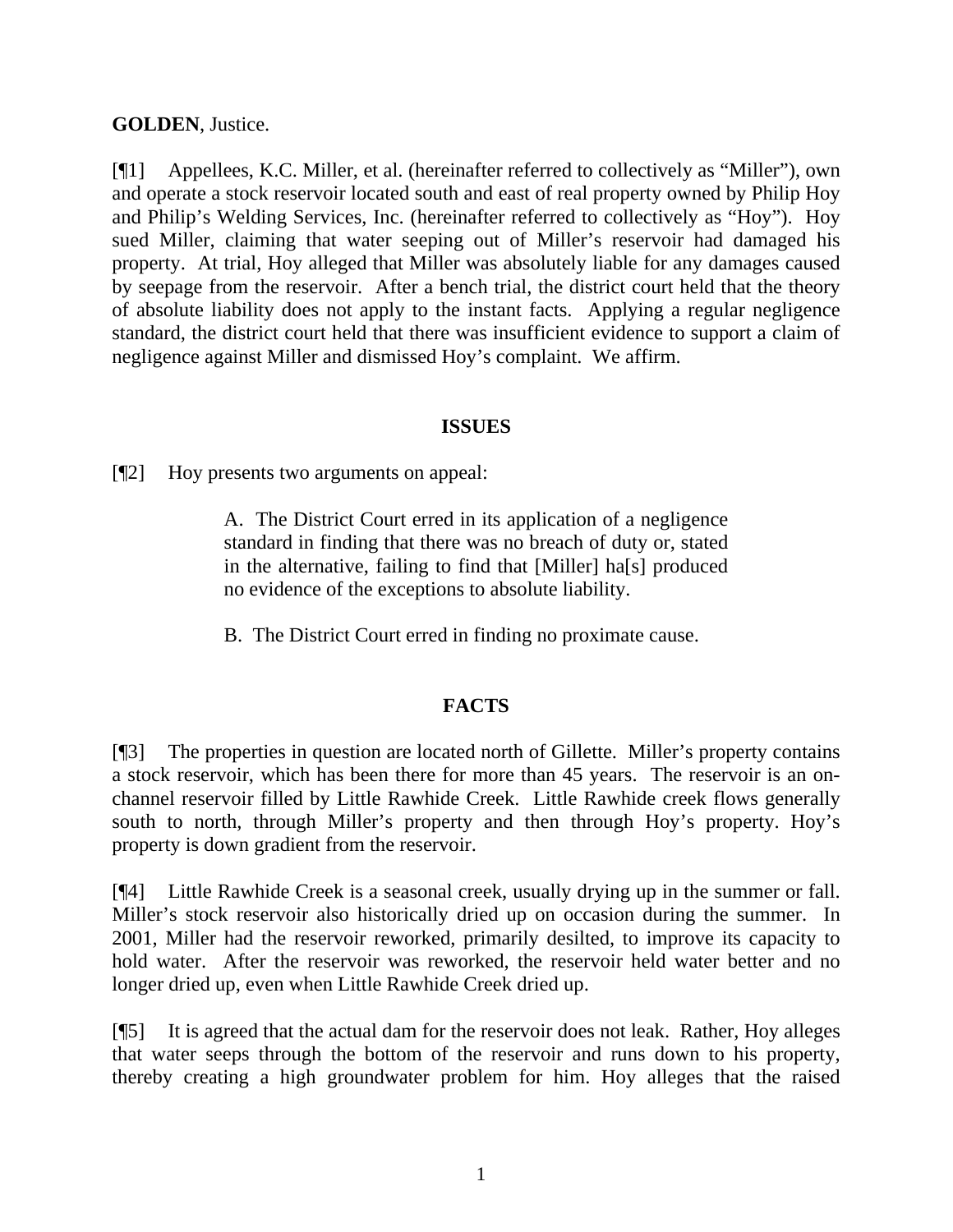groundwater level has caused damage to his septic system and several structures on the property. Hoy began noticing the damage in 1999.

[¶6] In 2003, Hoy filed a complaint against Miller entitled "Complaint for Negligent Operation of Reservoir and Injunction." Ultimately a three-day bench trial ensued. At the end of Hoy's case, Miller moved for a directed verdict, arguing that the elements of negligence had not been satisfactorily proven. Hoy responded by arguing that the case was not a negligence action, but rather an action resting on the theory of absolute liability. Miller objected, arguing that Hoy's complaint stated a claim for negligence and contained no mention of absolute liability. The district court took the motion for a directed verdict under advisement, and Miller presented his case.

[¶7] At the end of the trial, the district court issued a decision letter in which it expressly analyzed and rejected the application of absolute liability. Applying a negligence standard, the district court ruled that Hoy had failed to prove any potential seepage from the reservoir was the proximate cause of his alleged damages. The district court accordingly dismissed Hoy's complaint with prejudice. Hoy instituted the instant appeal.

### **DISCUSSION**

### *Standard of Review*

[¶8] Our review on appeal from a bench trial is well-settled and oft repeated. This Court reviews a trial court's conclusions of law de novo. Unlike the limited review afforded to jury findings, this Court reviews a trial judge's factual findings of fact to determine if they are clearly erroneous. *Mullinnix LLC v. HKB Royalty Trust*, 2006 WY 14, ¶ 12, 126 P.3d 909, 916 (Wyo. 2006); *Fraternal Order of Eagles Sheridan Aerie No. 186, Inc. v. State ex rel. Forwood*, 2006 WY 4, ¶ 24, 126 P.3d 847, 857 (Wyo. 2006). A finding is clearly erroneous when, although there is evidence to support it, we are left with the definite and firm conviction that, on the entire evidence, a mistake has been committed. We are mindful of the fact that our review does not entail re-weighing disputed evidence, and we cannot substitute our judgment for that of the trial court. *Id*.

[¶9] We begin our review therefore with a presumption that the trial court's findings of fact are correct. In reviewing the findings of fact,

> [t]here are settled appellate concepts which we follow, all for the most part favorable to the party prevailing in the trial court. An appealing party has a heavy burden to overcome. We must assume that the evidence in favor of the successful party is true, leave out of consideration entirely the evidence of the unsuccessful party that conflicts with it and give the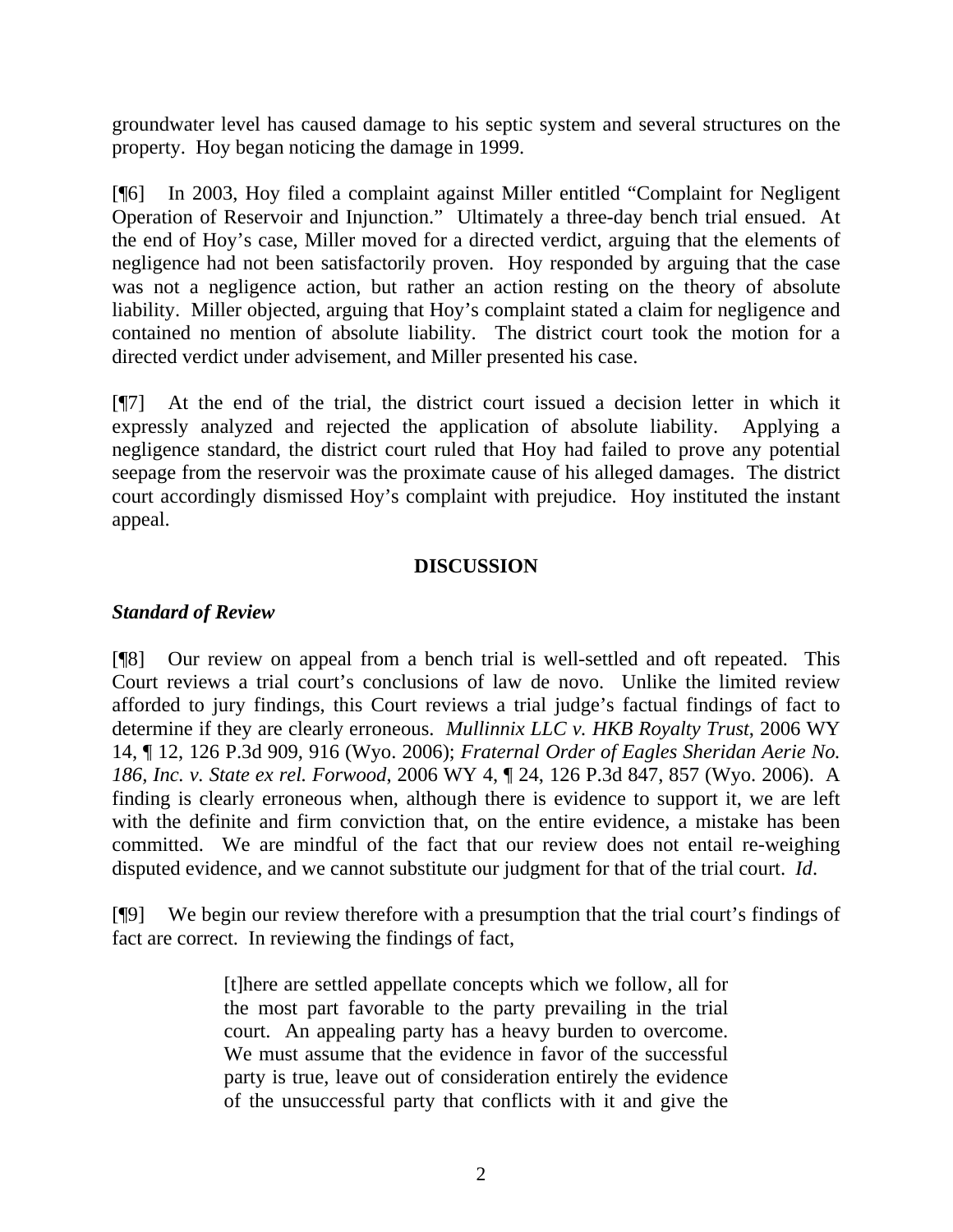evidence of the successful party every favorable inference which may reasonably and fairly be drawn from it. In this case, there were special findings of fact which must be construed liberally and favorably to the judgment. We presume that they are right and where the findings of the trial court are not inconsistent with the evidence, clearly erroneous, or contrary to the great weight of the evidence, they will not be disturbed on appeal. Moreover, the trial judge was present and observed at first hand the demeanor and expressions of the witnesses. We must not forget that when we examine the cold words of the transcript of testimony, we do not have the benefit of how the trial judge sees and hears the witness--the pitch of the voice, facial changes, the movement in the witness--all of which may tell a separate story, to be given credence. The conclusion of what preponderates is with the trier of fact. Credibility of witnesses is for the trial court. Appellate courts cannot try a case de novo.

*Madrid v. Norton*, 596 P.2d 1108, 1117 (Wyo. 1979) (citations omitted).

#### *Absolute Liability and Proximate Cause*

 $[$ [[10] Absolute liability is "liability without fault – liability for which there is no excuse." *Wheatland Irrigation Dist. v. McGuire*, 537 P.2d 1128, 1132 (Wyo. 1975). In other words, absolute liability is imposed upon certain conduct, regardless of whether or not such conduct is negligent. Even if liability is absolute, however, such liability extends only to damages proximately caused by the alleged harmful conduct. *Rylands v. Fletcher*, (1866) L.R. 1 Exch. 265, 279 (one is absolutely liable only for the "natural and anticipated consequences" of his actions), aff'd (1868) L.R. 3 H.L. 330. Thus, we need not decide the issue of whether Miller is subject to absolute liability if, as the district court found, Hoy's alleged damages were not proximately caused by any conduct of Miller. Since the existence of proximate cause is a question of fact, *Lynch v. Norton Const., Inc*., 861 P.2d 1095, 1099 (Wyo. 1993), the district court's finding on proximate cause will not be set aside unless clearly erroneous.

[¶11] Hoy's theory of causation was that water seeped out of the bottom of Miller's reservoir and down to his property, causing his high groundwater problem. Roughly, Hoy attempted to support his theory with evidence on four main points: 1) his property is down gradient from Miller's reservoir; 2) the bottom of the reservoir is comprised of porous sand; 3) more water goes into the reservoir than comes out of it; and 4) there is a correlation between high water levels in the reservoir and high groundwater levels at his